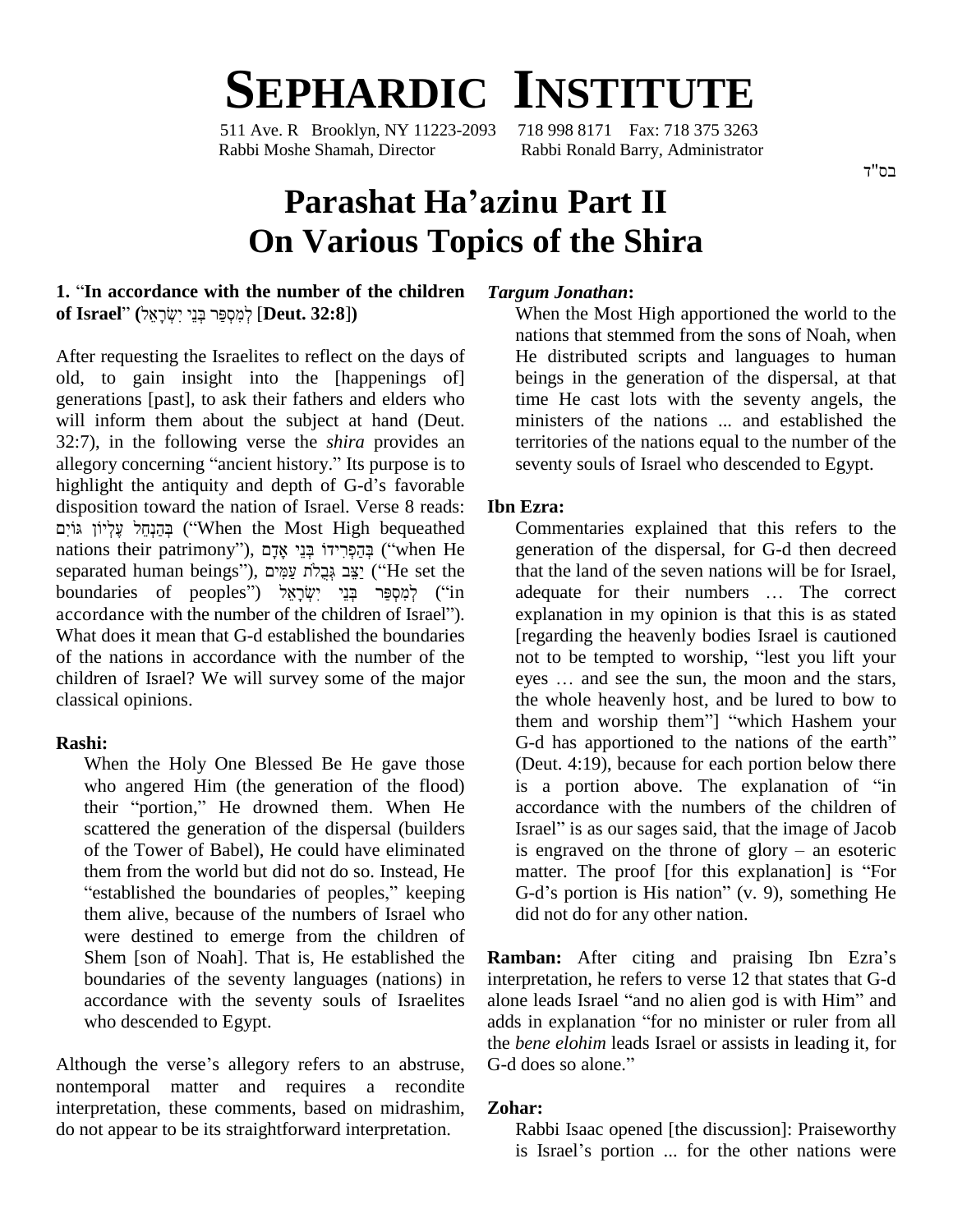assigned ministers to rule over them whereas in book of regard to holy Israel ... the Holy One Blessed Be the beach He ... holds them Himself as His portion. regard to holy Israel ... the Holy One Blessed Be the *bene hanebiim* went..."

**Or HaHayim:** In a reversal of sorts, he interpreted In pre<br>**Or HaHayim:** In a reversal of sorts, he interpreted plural<br>as "When the Most High denote" as  $\frac{1}{2}$  as "When the Most High denote **Or HaHayim:** In a reversal of sorts, he interpreted plura<br>the phrase הֲהַנְחֵל עֶלְיוֹן גּוֹיִם as "When the Most High denous<br>apportioned the nations to the heavenly ministers." revol However, this runs counter to the apparent parallelism between the two parts of the first half of verse 8 and does not smoothly lead into the continuation.

The notion of G-d having provided individual heavenly ministers for all the nations is found in the book of Daniel (10:13, 20, 21; 12:1), although that later work contains a modification from what seems to be implied in our passage. There, Israel also has a minister, Michael. The concept of heavenly ministers is well attested in ancient Jewish postbiblical sources  $(including Ben Sira and *Jubilees*,  $2<sup>nd</sup>$  century B.C.E.).$ It is not definitely articulated in our verse 8 as it stands, but, as Ibn Ezra pointed out, it is strongly It is not definitely articulated in our verse 8 as it<br>stands, but, as Ibn Ezra pointed out, it is strongly In t<br>indicated in the following verse, "For Hashem's asse stands, but, as Ibn Ezra pointed out, it is strongly In t<br>indicated in the following verse, "For Hashem's asse<br>portion is His nation," and, as the Ramban noted, is befo alluded to in verse 12. Clearly, the notion fits the context, although the absence of any explicit mention of the heavenly ministers in verse 8 is difficult to explain.

Another problem concerning verse 8 is the linkage of depi<br>Another problem concerning verse 8 is the linkage of In a<br>the nations' most ancient boundaries with the numbers deno of Israelites, as can be seen from the strained interpretations proffered.

A text of the Dead Sea Scrolls, the most ancient Th A text of the Dead Sea Scrolls, the most ancient The<br>Hebrew Bible texts extant (ca. 200–150 B.C.E.), reads referent f of the Dead Sea Scrolls, the most ancient The<br>w Bible texts extant (ca. 200–150 B.C.E.), reads refe<br>יְמִסְפֵּר בְּנֵי ("in accordance with the number of Yo Hebrew Bible texts extant (ca. 200–150 B.C.E.), reads re<br>
קיפָּר בְּנֵי אֱלֹהִים (in accordance with the number of Y*bene elohim*'') in place of קימִסְפַּר בְּנֵי יִשְׂרָאֵל לְמִסְפֵּר בְּנֵי אֱלֹהִים (in accordance with the number of You among the *elim*, Hashem?" (Exod. 15:11); *bene elohim*") in place of לְמִסְפֵּר בְּנֵי יִשְׂרָאֵל Similarly, "Ascribe to Hashem, O *bene elim* ... glory a is also reflected in the Septuagint (the Greek Bible translation, stemming from ca. 225 B.C.E.). This reading makes G-d's assignments of nations to His heavenly ministers explicit. (*Targum Jonathan*, in a complex translation/elaboration of the biblical text, supposed demigod such as in Moses' statement incorporates both readings as can be seen in our translation above.)

Of course the word *bene* in such contexts does not m<br>Of course the word *bene* in such contexts does not<br>mean "sons" literally but "members of the circle," just W Of course the word *bene* in such contexts does not<br>mean "sons" literally but "members of the circle," just<br>as is the case with *bene hanebiim*, (literally, "sons of the mean "sons" literally but "members of the circle," just With as is the case with *bene hanebiim*, (literally, "sons of the S the prophets"). The latter is a term often attested in the an in

book of Kings, such as in 2 Kings 2:7: "Fifty men of book of Kings, such as in 2 Kings<br>the *bene hanebiim* went..."

In pre-Torah times, the word ʭʩʤʑ˄ʠʎ (*elohim*), clearly <sup>a</sup> plural construction conceived in polytheistic notions, In pre-Torah times, the word אֱלֹהִים (elohim), clearly a plural construction conceived in polytheistic notions,<br>denoted "gods." In the Torah's monotheistic revolution the word was appropriated to refer to the one G-d, aptly substituting Him for all the gods, thus decisively making the point that there is only one G-d. The term continued to be used to some degree in connotations other than for the one G-d. There was generally no fear that the term would be misunderstood since when it referred to G-d it was used in the singular. The word was also employed for G-d's angel (Jud. 13:22), since an angel is essentially a manifestation of G-d revealing Himself in a particular manner in a particular setting. The expression *bene elohim* appears in a number of allegorical and poetic passages of Scripture.

In the book of Job, the members of G-d's angelic assembly who periodically gather together to stand In the book of Job, the members of G-d's angelic<br>assembly who periodically gather together to stand<br>before Him are termed *bene* ha'*elohim* (Job 1:6; 2:1), with the prefix of the definite article. In the same book (38:7) but without the definite article prefix, the plural with the prefix of the definite article. In the same book<br>(38:7) but without the definite article prefix, the plural<br>construction *bene elohim* (יַיָּרִיעּוּ כָּל בְּנֵי אֱלֹהִים) are (38:7) but without the definite article prefix, the plural<br>construction *bene elohim* (בְּיָרְיעוּ כָּל בְּנֵי אֱלֹהָים) are<br>juxtaposed with the morning stars (בְּרָן יַחֲד כּוֹכְבֵי בקֶר), depicted as joyously singing in the heavenly sphere. juxtaposed with the morning stars (בְּרָן יַחַד כּוֹכְבֵי בקֶר), depicted as joyously singing in the heavenly sphere.<br>In a "prehistoric" context, written specifically to denote that context, the universal corruption before the flood was illustrated by the sexual interaction of denote that context, the universal corruption before<br>the flood was illustrated by the sexual interaction of<br>the *bene* ha'*elohim* with human women (Gen. 6:2,4). the *bene ha'elohim* with human women (Gen. 6:2,4).<br>The terms אֱלִים also appear in poetic texts

referring to supposed celestial beings: <sup>ì</sup>Who is like The terms אֲלִים and בְּנֵי אֱלִים also appear in poetic texts<br>referring to supposed celestial beings: "Who is like<br>You among the *elim*, Hashem?" (Exod. 15:11); "Ascribe to Hashem, O *bene elim* ... glory and You among the *elim*, Hashem?" (Exod. 15:11);<br>"Ascribe to Hashem, O *bene elim* ... glory and strength" (Ps. 29:1); "For who ... can compare to "Ascribe to Hashem, O *bene elim* ... glory and strength" (Ps. 29:1); "For who ... can compare to Hashem among the *bene elim*?" (Ps. 89:7). The basic strength" (Ps. 29:1); "For who ... can compare to<br>Hashem among the *bene elim*?" (Ps. 89:7). The basic<br>idea in these verses was to establish the one G-d's incomparability and supremacy over all beings, real idea in these verses was to establish the one G-d's and supposed. The singular term אל may also refer to a and supposed. The singular term  $\frac{1}{2}$ <sup>2</sup> may also refer to a supposed demigod such as in Moses' statement praising G-d: "for what *el* is there in the heavens or on earth who can do like Your works and like Your praising G-d: "for what *el* is there<br>earth who can do like Your w<br>mighty deeds?" (Deut. 3:24).

With the text suggested by the Dead Sea Scrolls and the Septuagint our Deuteronomy 32 passage would be an instance of employing a metaphoric concept of heavenly ministers to pay tribute to the unique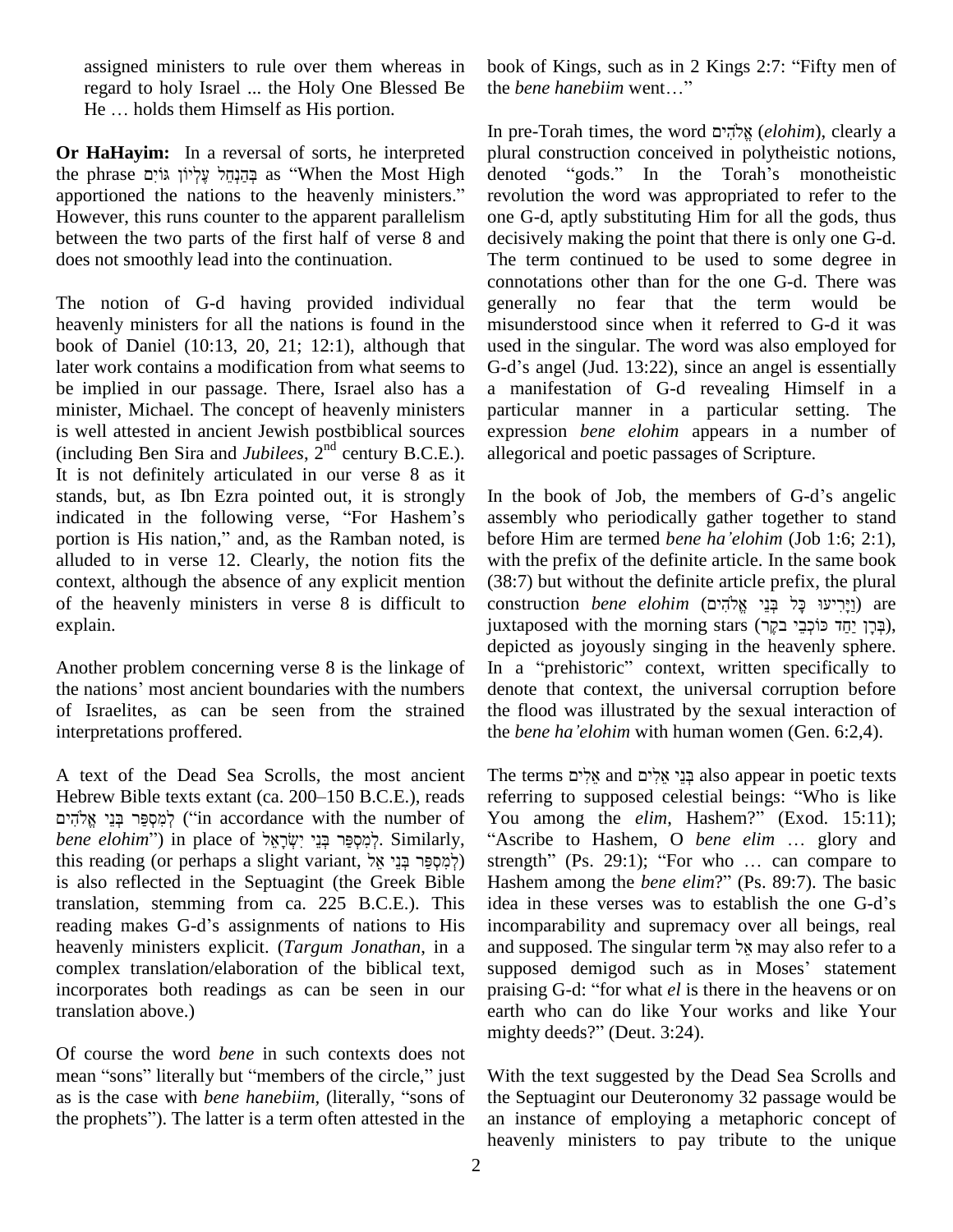relationship between G-d and Israel. At the same time relationship between G-d and Israel. At the same time Ibn<br>it was an assertion of G-d's absolute dominion over 4:1 all such beings, assigning them their responsibilities. it was an assertion of G-d's absolute dominion over all such beings, assigning them their responsibilities.<br>That He is here termed γγ ψ ("Most High"), in a context referring to His heavenly retinue, is surely most fitting.\*

Some have wondered if this Septuagint reading might *elohim* shouted for joy"). be another example of the tradition cited in the Talmud (*b*. *Meg*. 9a) that in a number of instances the seventy-two elders who were selected to translate the Bible into Greek intentionally altered certain words or phrases of the received text. They took into consideration the mindset of the Greek-speaking audience.

Alternatively, and probably more to the point, one may wonder if the word in our present Masoretic Text is a case of a תִּקוּן סוֹפְרִים, a "scribal emendation" made by the sages of antiquity. It clearly is the case that such emendations were generally intended to address In de an aspect of G-d's honor that at the time may have states such emendations were generally intended to address appeared to be compromised in the original text. In early days, when people thought in terms of nations having guardian angels or heavenly representatives, a statement that the one G-d assigned those beings their spheres of responsibility was helpful to combat wilderness, contrary to the depictions of the nation's possible idolatrous associations; the *bene elohim* phrase in our context was then eminently suitable and consistent with His honor. Subsequently, with the nation's sojourn in Egypt? advance of the understanding of monotheism, many people may have considered such a heavenly body of advance of the understanding of monotheism, many<br>people may have considered such a heavenly body of Som<br>ministers a diminishing of the scope of G-d's trans omnipotence. At a minimum, it may have been considered an unnecessary opening to a potential major problem.

It should be noted that in the Rambam's conjectures regarding the development of idolatry in ancient taking<br>times, he considered the honor accorded to the Numb<br>celestial bodies – the heavenly ministers – as a step "will i times, he considered the honor accorded to the that eventually led to full-blown idolatry (Mishneh Torah, *Laws of Idolatry* 1:1-2).

That our case was not included in the standard lists of scribal emendations, such as that in *Midrash Tanhuma Beshallah* 16, may be because at that time it was thought best not to even bring up the original word of our verse.

Ibn Ezra's linkage of our verse with Deuteronomy 4:19 appears to conceive of the heavenly ministers that were apportioned to the other nations as corresponding to the sun, moon and stars.\*\* This that were apportioned to the other nations as corresponding to the sun, moon and stars.\*\* This concept may be reflected in Job 38:7 where  $\frac{1}{7}$ קְ $\frac{1}{7}$ esponding to the sun, moon and stars.\*\* This<br>יִבְּרָן יַחֲד ept may be reflected in Job 38:7 where בְּרָן יַחֲד<br>יוֹט ("When the morning stars sang together") is concept may be reflected in Job 38:7 where בְּרָן יַחֲד<br>יֹן כִּוּכְבֵי בקֶר ("When the morning stars sang together") is<br>juxtaposed with יֵירֵיעוּ כָּל בְּנֵי אֱלֹהִים ("And all the *bene* ּפוֹרְבֵי בקֶר ("When the mornin<sub>i</sub>) כּוֹרְבֵי בקֶר<br>iuxtaposed with בְּל בְּנֵי אֱלֹהִים<br>*elohim* shouted for joy").

Perhaps the literary structure of the strophe that verse 8 is part of, which contains a significant degree of rhyme and meter, may be helpful in resolving the text. In verse 7, the final two colons rhyme or could rhyme, depending on how the endings are pronounced. In verse 8, with the word *elohim* the final two colons would rhyme. In verse 9, the two colons rhyme.

### **2.** <sup>ì</sup>**He found him in <sup>a</sup> wilderness land**<sup>î</sup> **(** ʵʸʓʠʓˎʍ ˒ʤʠʒʶʕʮʍʑʩ ʸˎʕʣʍʮʑ [**v. 10**]**)** מִדְבָּר [**v. 10**])<br>In describing G-d's benefactions to Israel the *shira*

i<br>In describing G-d's benefactions to Israel the *shira*<br>states: "He found him in a wilderness land ( יִמְצָאֵהי scribing G-d's benefactions to Israel the *shira*<br>: "He found him in a wilderness land (מְצָאֲהָי,<br>), in a waste, a howling desert. He encircled him, regarded him, watched over him as the pupil of ּבְאֶרֶץ מִזְבָּר), in a waste, a howling desert. He encircled<br>him, regarded him, watched over him as the pupil of<br>His eye'' (vv. 10-11). Commentators have asked: How can the Torah state that G-d found Israel in a His eye" (vv.  $10-11$ ). Commentators have asked: How origin in the books of Genesis and Exodus? What wilderness, contrary to the depictions of the nation's<br>origin in the books of Genesis and Exodus? What<br>about the patriarchs, G-d's promises to them and the origin in the books of Genesis<br>about the patriarchs, G-d's promis<br>nation's sojourn in Egypt?

Some of the explanations proffered include alternate translations for the word יִמְצֹאהוּ, providing it an unwritten object or referring it to a different context than the standard translation. We will survey some of the classical commentators:

**Ongelos:** "He provided their needs in the desert," taking *yimsaíehu* as *yamsiíehu* (in accordance with **Onqelos:** "He provided their needs in the desert,"<br>taking *yimsa'ehu* as *yamsi'ehu* (in accordance with<br>Numbers 11:22, where  $\phi$ לְאָל לְהָם has the meaning of aking *yimsa'ehu* as *yamsi'ehu*<br>Wumbers 11:22, where עֲלֶה will it suffice for them?"). will it suffice for them?").<br>**Rashi:** "He found Israel faithful to Him in the desert,"

for they accepted the Torah, which other nations refused to do [a case of an ellipsis].

**Ibn Ezra:** His presence was with them in the desert, on their own they would have been lost.

**Ralbag:** Israel found G-d in the desert.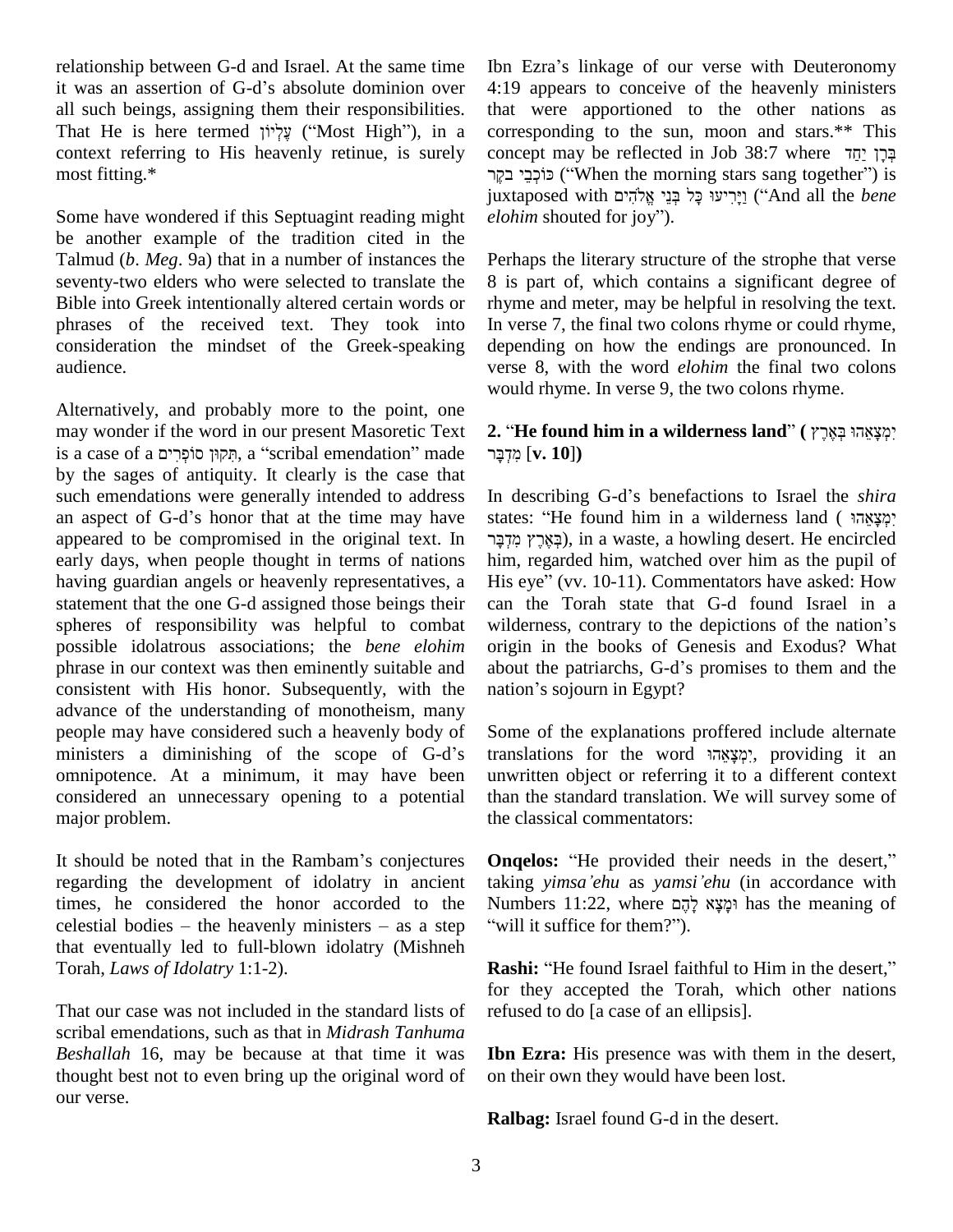#### Abarbanel: יִמְצֵאֵהוּ<sup>2</sup> refers to the lawgiving

**Or HaHayim:** *Eres midbar* does not refer to a literal wilderness or desert but to the land of Egypt (a desert land in the moral sphere).

**S. D. Luzatto:** G-d found His portion (that is referred to in the previous verse) to be in the condition of (comparable to) a wilderness land.

Taking the passage's context into account as well as The straightforward meaning of *yebone'nehu* appears the la<br>Taking the passage's context into account as well as The straightforward meaning of "He found him in a to be Taking the passage's context into account as well as The steep the straightforward meaning of "He found him in a to be wilderness," the difficulty with each of these being interpretations is evident. We will return to this verse – found, encircled, understood and watched over shortly.

Commentators have also asked, how is it that the enumeration of the Deity's benefactions to Israel does not make reference to the Exodus, and why is the G-d's interest in Israel from prehistoric times. That lawgiving not mentioned?

Nehama Leibowitz answered: "The Exodus from Egypt was merely a means to achieve the most sublime of ends which was the choice of Israel through the giving of the Torah. This was stated to sublime of ends which was the choice of Israel of<br>through the giving of the Torah. This was stated to de<br>Moses at the burning bush 'When thou hast brought forth the people out of Egypt, ye shall serve G-d upon Moses at the burning bush 'When thou hast brought<br>forth the people out of Egypt, ye shall serve G-d upon Sym<br>this mountain' (Exod. 3:12). That the Song of Moses four [*Haíazinu*] deals with the choice of Israel and the giving of the Torah is abundantly evident from the context. Verse 11 ... is a poetic and figurative elaboration of the imagery employed prior to the context. Verse 11 ... is a poetic and figurative By<br>elaboration of the imagery employed prior to the Ca<br>giving of the law in Exodus 19:4<sup>?</sup> (*Studies in* mo *Devarim*, Eng. edition, p. 344).

However, as the Exodus is explicitly cited at the lying, rejected, in the open "Live in spite of your beginning of the Decalogue and often definitively However, as the Exodus is explicitly cited at the<br>beginning of the Decalogue and often definitively<br>referred to in Scripture in conjunction with G-d's benefactions to Israel and deployed as a great motivating principle, such an answer is unconvincing. And her construal of an allusion to the lawgiving is quite ambiguous.

It appears likely that the imagery of G-d finding an choice ... Your beauty won you fame. abandoned, lost and helpless people (or an individual) in a perilous wilderness and nurturing it with loving, tender care is symbolic of the entire enterprise of His taking Israel unto Himself. In such poetic expression it is unnecessary to be literally historical; specific details, no matter how important in other contexts, such as His intervening for Israel in Egypt, are

subsumed into the larger metaphoric picture. In its poetic fashion the analogy says itall.

For the same reason there was no specific mention of the lawgiving either. It is unnecessary to insist on seeing the eagle imagery of verse 11 as a reference to<br>the lawgiving although it may possibly be intended. It<br>is also unnecessary to strain the word *yebone nehu* to the lawgiving although it may possibly be intended. It is also unnecessary to strain the word vebone nehu to the lawgiving, as some commentators have posited. mean "He made him understand" in order to hint at the lawgiving, as some commentators have posited.<br>The straightforward meaning of *yebone'nehu* appears<br>to be "to understand him," with the implication of being attentive to his needs. Thus the four verbs of the to be "to understand him," with the implication of<br>being attentive to his needs. Thus the four verbs of the<br>verse – found, encircled, understood and watched over – describe a natural progression.

Similarly, there is no need to harmonize this allegory with that of the previous strophe, the depiction of Similarly, there is no need to harmonize this allegory<br>with that of the previous strophe, the depiction of<br>G-d's interest in Israel from prehistoric times. That also is at odds with other Torah narratives that concern the origin of the nation. Once we leave the world of historical reality messages may be transmitted without concern that the figurative details of one allegory are not in harmony with the figurative details of another allegory.

Symbolic imagery similar to that of our passage is found in the book of Ezekiel, which includes the following statement of G-d to Israel:

By origin and birth you are from the land of the By origin and birth you are from the land of the<br>Canaanites – your father was an Amorite and your mother a Hittite. As for your birth, when you were Canaanites – your father was an Amorite and your<br>mother a Hittite. As for your birth, when you were<br>born your navel cord was not cut ... No one pitied mother a Hittite. As for your birth, when you were<br>born your navel cord was not cut ... No one pitied<br>you ...on the day you were born you were left born your navel cord was not cut ... No one pitied<br>you ...on the day you were born you were left<br>lying, rejected, in the open "Live in spite of your you ...on the day you were born you were left<br>lying, rejected, in the open "Live in spite of your<br>blood" ... I let you grow like the plants of the field You were still naked and bare when I passed by you [again] and saw that your time for love had arrived. So I spread my robe over you and covered<br>your nakedness and I entered into a covenant with<br>you by oath ... I decked you out in finery ... and a your nakedness and I entered into a covenant with<br>you by oath ... I decked you out in finery ... and a<br>splendid crown on you head ...Your food was you by oath ... I decked you out in finery ... and a splendid crown on you head ... Your food was

Ezek. 16:3-14, NJPS

Here also, G-d's words are not in harmony with the chronology and historical detail of the Torah's narratives. However, the audience was sophisticated and realized that this prophecy was communicating a message in a figurative mode. The abandoned child